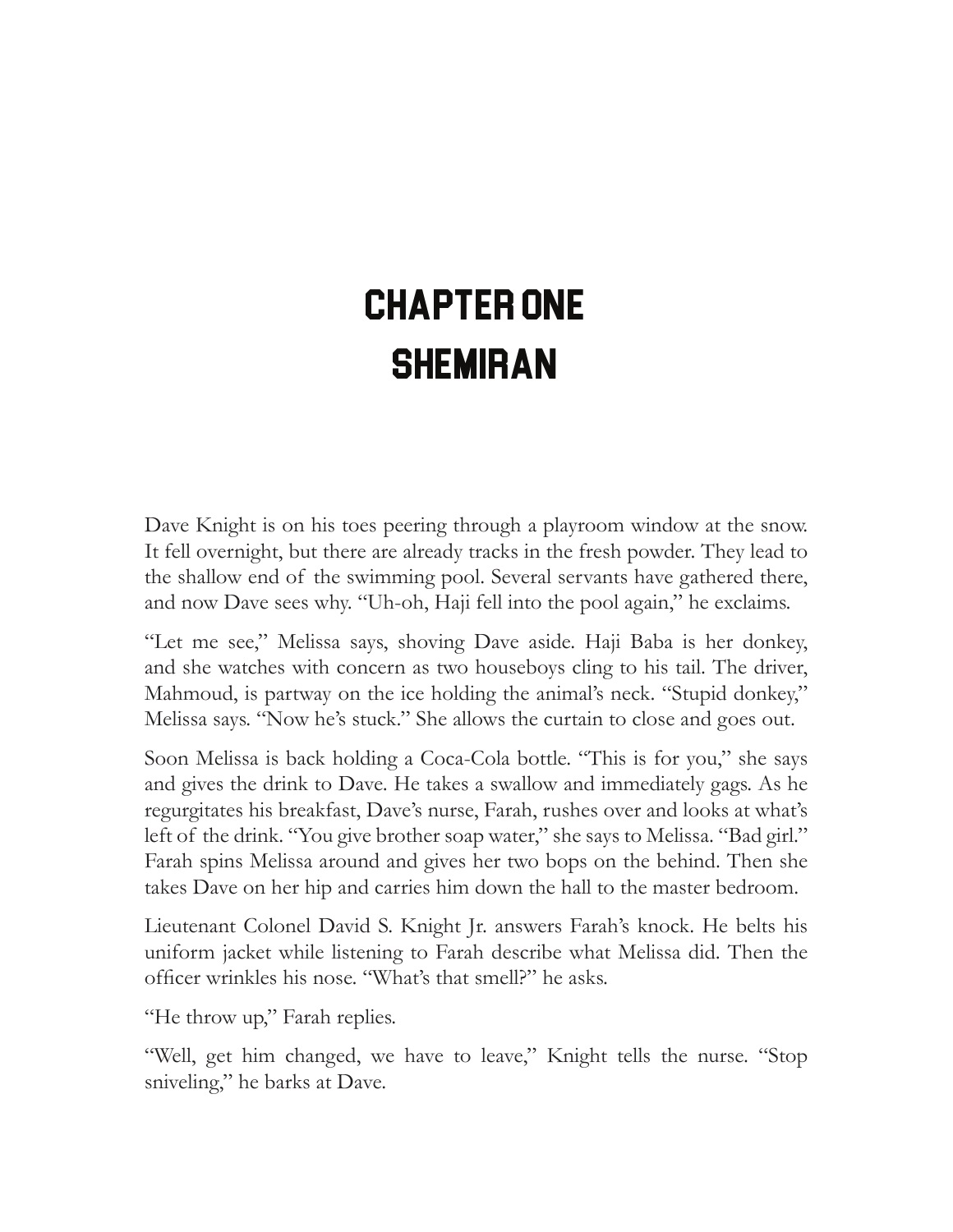"You don't have to holler at the poor child," Bobbie Knight says to her husband. She's still in bed, propped up on pillows having breakfast. "I wonder why Melissa takes such delight in tormenting him."

Farah carries Dave into the bathroom to clean up. Then she takes him to the bedroom he shares with his brother, Dan, who's sitting on the foor playing. The toddler looks up and blinks his brown eyes curiously as Farah gets Dave into a fresh set of clothes. Dan's the only one of the children to inherit Knight's dark good looks. The others all have Bobbie's fair hair, light-colored eyes, and Celtic complexion.

While Farah gets Dave ready, Knight goes downstairs to the kitchen. His youngest child, Marie, is in a high chair being spoon-fed breakfast by the family's cook, Aliya. "Where in the hell is Mahmoud?" Knight asks with an impatient glance at his watch.

"Haji fall in pool," Aliya replies.

"Not again," Knight exclaims. He stalks to the front door past Oscar, who's wagging his tail in anticipation of a pat on the head. Knight ignores the dog and goes outside, where he's momentarily stunned by the sight of the Alborz Mountains rising in front of him. With the sun just up, only the peaks are illuminated, so the icy spires appear to be foating. It's a captivating illusion, but Knight now turns his attention to the swimming pool. "Where's the goddamn rope?" he shouts after a quick assessment.

"I get," Mahmoud hollers back. He beckons a gardener to take his place holding Haji's neck.

As the driver makes his way to the stable through deep snow, Knight lights a cigarette. He watches Mahmoud return to the pool with a length of thick rope, loop it across the donkey's chest, and then organize the other servants to pull on the ends. They quickly haul the animal out. "Put Haji back in the shed and lock the gate," Knight directs. "What idiot left it open anyway?"

Flicking the cigarette away, Knight reenters the house to see Farah coming down the stairs with Dave who is once again properly attired. Melissa follows, holding the hand of her nurse. Knight shepherds both schoolchildren outside and into the backseat of the family car. Mahmoud closes the door behind his passengers then gets behind the wheel. "Don't you people ever learn?" Knight asks as the vehicle gathers speed.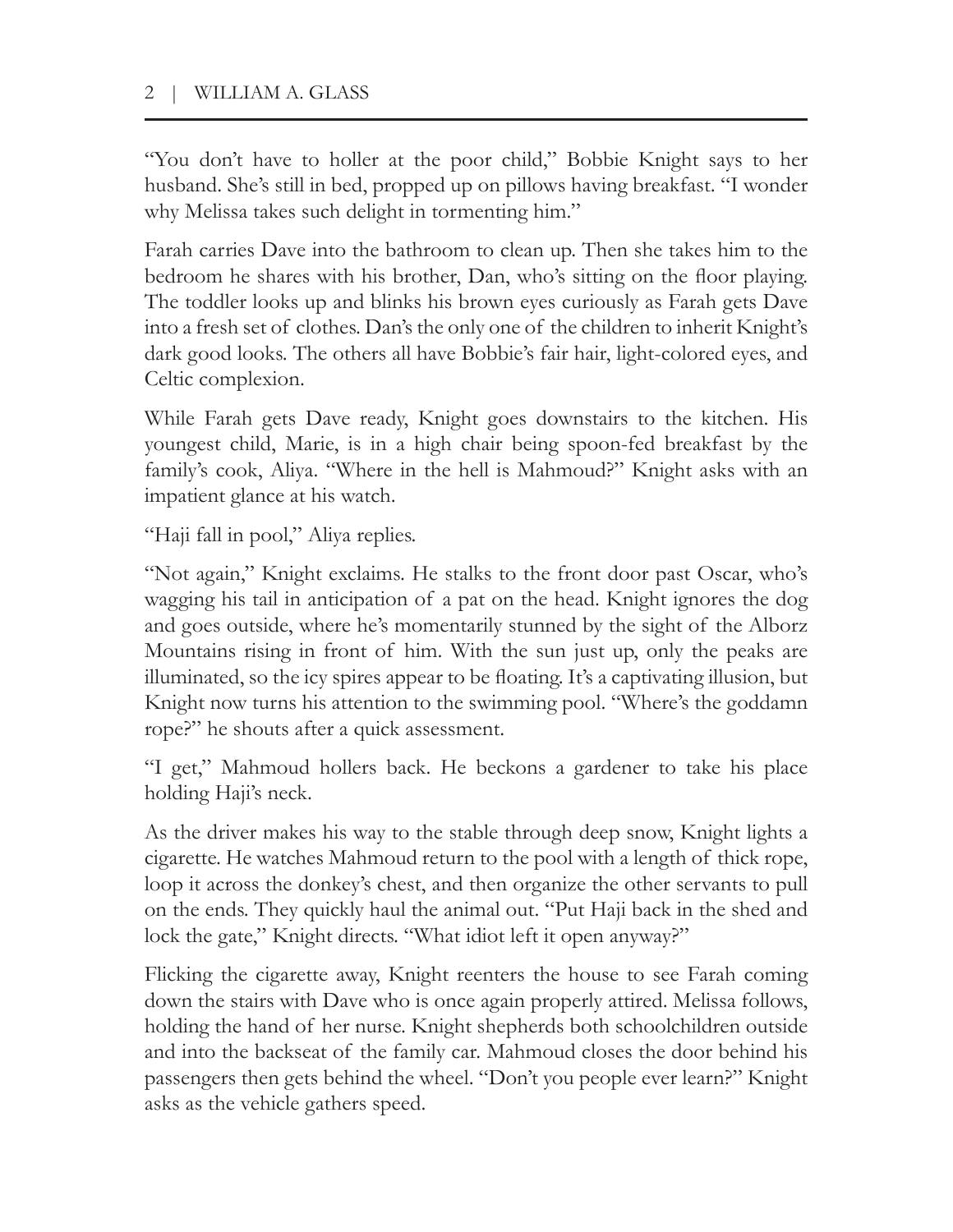"Yes, boss."

"No, you don't, or you would've got the rope right away."

"Forget rope."

"That's what I mean," Knight laughs. "You forget what worked last time and go back to what was not working last time; pulling on the poor creature's tail, for Chrissake."

Knight relaxes now that they're on the way, and soon the vehicle is passing through the outskirts of Tehran. At frst, there's little traffc, but as they near downtown, the streets become congested. Wagons drawn by horses or donkeys intermingle with bicycles, pushcarts, automobiles, and trucks. Businesses housed in rudely constructed cinder block buildings line the road. In between are rubble-strewn vacant lots that shabbily dressed pedestrians cut through on their way to work.

Once past the commercial district, the neighborhood improves, and soon Mahmoud is turning onto the treelined street that leads to the United States embassy. It's in a compound that takes up an entire city block. Enclosed within the walls are the ambassador's residence, an apartment building, a dinner club, barracks for the Marines, and the multistory embassy building, which is topped with an antennae array. This electronic gear was installed by Knight and his command to spy on the Russians.

As the Knights' car approaches the embassy entrance, a crowd chants anti-American slogans. Many of the protestors carry signs while others shake their fsts. They crowd around the front gate, so a squad of Marines comes out to clear the way. Then a sergeant waves the vehicle through, and now, despite all the chaos at the house this morning, Mahmoud pulls up to the embassy building right on time. He springs out of the driver's seat to open the back door, and the Knights go inside. Once past more Marine security, they approach a bank of elevators. Melissa and Dave take one down to the basement schoolroom, while their father goes up to his spacious corner office on the sixth floor.

"The demonstration was smaller this morning," Knight tells his secretary, Janice Watkins. She's a recent college grad from Kansas who's married to one of the immigration counselors.

"Yes, it looks like they're running out of steam," Janice agrees.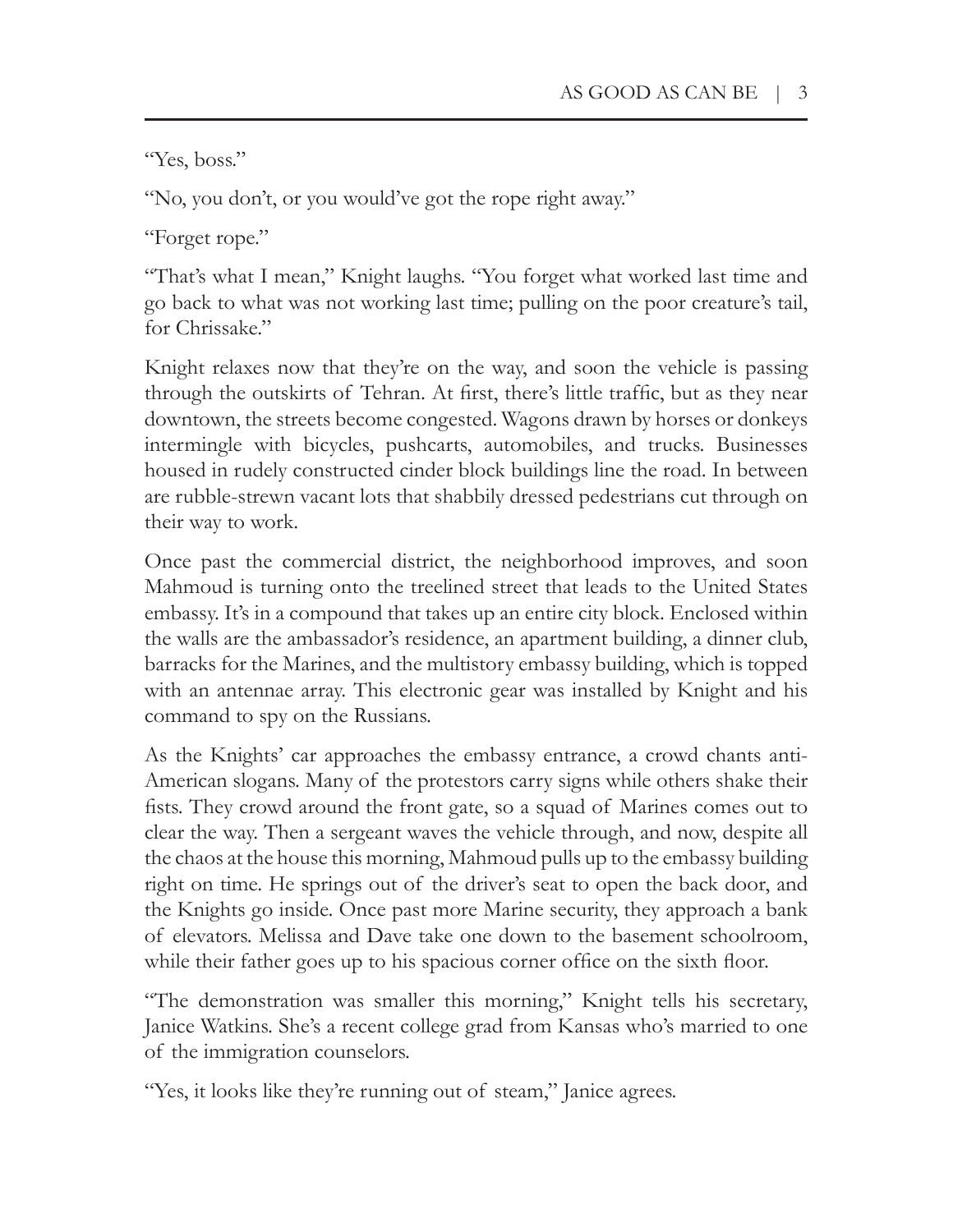Downstairs, Mrs. Rhonda Harper oversees the schoolroom. She's a tall, plainly dressed woman with a dull but pleasant face who succeeds in looking middleaged even though she's not yet thirty. Mrs. Harper majored in education at Auburn University then married an Air Force sergeant. Now her husband works as a contractor helping the Shah maintain his feet of F-86 Sabrejets.

There are eight children in Mrs. Harper's care. Dave is the youngest; the oldest is ten. They sit at desks arranged in a circle, and every day Mrs. Harper makes up individual folders containing age-appropriate worksheets for them. Then she spends each morning in the center of the circle going from desk to desk working with each student in turn.

Today Dave is given a piece of tracing paper taped to a chart that depicts fve capital letters. His task is to trace the fve letters using a marker, but he makes a mess. None of the squiggly shapes he draws resemble letters, so Mrs. Harper patiently replaces the tracing paper. "You need to focus on your work," she says. "Don't just scribble."

Mrs. Harper turns to work with another child, and when she looks back, Dave is on the foor playing with a jack-in-the-box. "Dave, you're supposed to be working now; playtime is coming soon," she says. Dave ignores her, and when Mrs. Harper leaves the circle and walks toward him, the boy playfully runs around her to the other side of the room. "If you don't settle down, I'll have to put you in the corner," the teacher threatens.

"You can't catch me," Dave laughs and as Mrs. Harper again approaches, he tries to get past her. However, this time she cuts him off. So now the teacher sits Dave in a corner facing the wall. "If you behave for ten minutes, you can rejoin the group," she promises.

Soon it's playtime, and the children scatter to fnd toys. Dave is allowed out of the corner to join them. "Who needs to go?" Mrs. Harper asks, and several kids raise their hands. The teacher takes them out in the hall where a Marine is on guard. He walks the children to the lavatory and waits outside.

Meanwhile, Mrs. Harper returns to the classroom and fnds Dave lying on the carpet fast asleep. She decides not to wake him, but when Melissa returns from the potty break and sees her brother on the foor, she kicks him. "You can't sleep now," she says.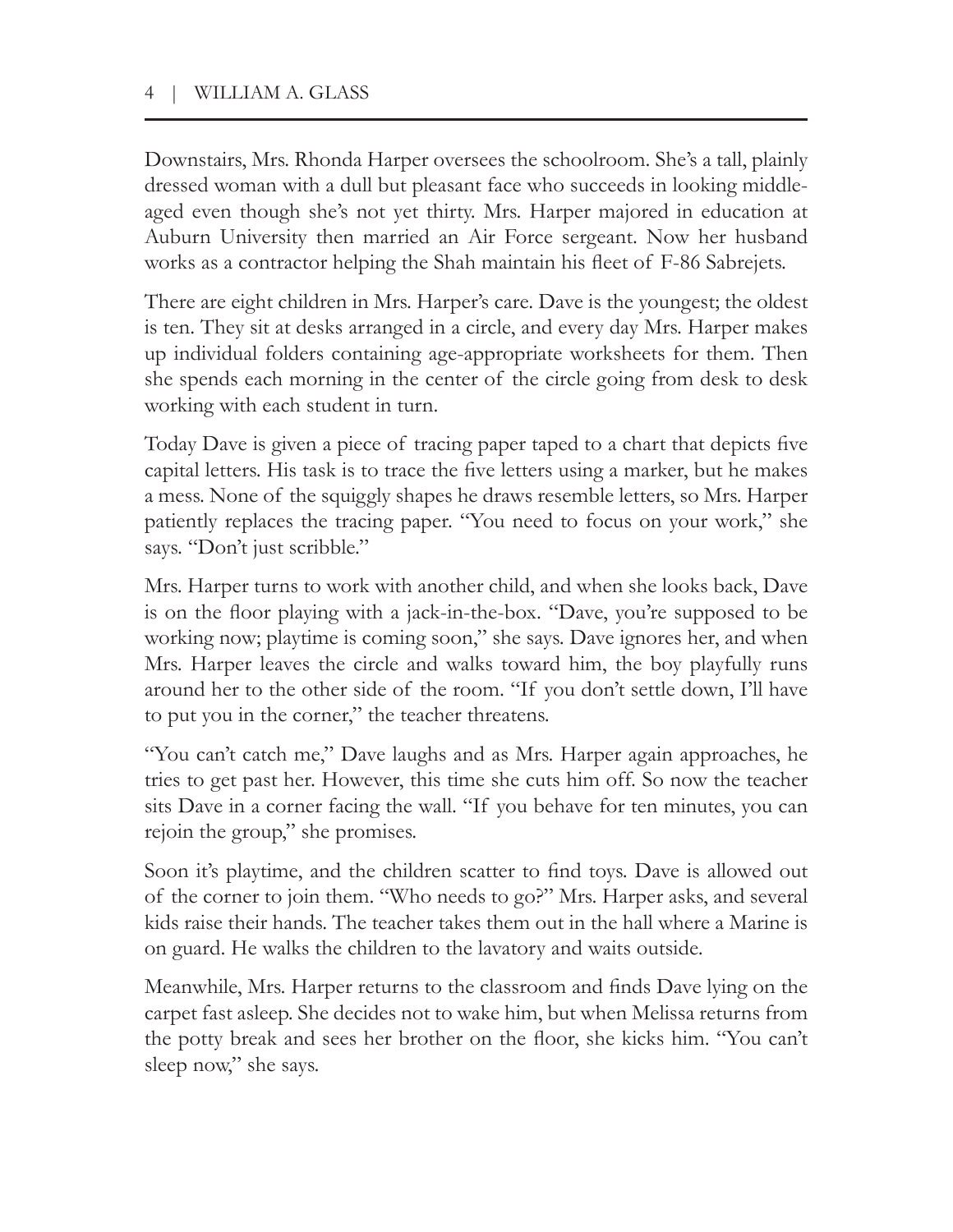As class resumes, Mrs. Harper gets a book and settles into her chair. "It's story time," she calls, and the students eagerly gather. They sit on the foor at the teacher's feet as she begins reading *Hansel and Gretel*.

"Leave me alone," the girl next to Dave says.

"What's going on?" Mrs. Harper asks.

"Dave's bothering me."

"No, I'm not."

"Well, come sit next to me," Mrs. Harper tells Dave. Then with the troublesome boy seated nearby, she resumes the story.

"I want *Snow White*," Dave interrupts.

"We read that yesterday," Mrs. Harper says.

*"Snow White!"*

"Not today," the teacher replies. "We can read *Snow White* tomorrow." Mrs. Harper continues reading, and all is peaceful for a time. Then she hears Dave humming under his breath. She ignores him at frst, but the sound gets louder. "Dave, be quiet," the teacher orders. However, Dave leaps up and begins marching around the room.

"Heigh-ho, heigh-ho, it's off to work we go," he sings, swinging his arms.

"OK, back to the corner with you," Mrs. Harper snaps, and immediately Dave is running again with Mrs. Harper in pursuit. The other kids watch, mouths agape, until the teacher gets Dave by the ear and, using that appendage, drags him toward the corner. On the way, Dave collapses, and the teacher loses her grip. She stands over him breathing heavily. Then turning to the circle of children, Mrs. Harper says, "OK, playtime."

"We already had playtime," Melissa complains.

"We'll fnish the story later, now go play."

Mrs. Harper turns to Dave. The child is whimpering and holding his ear. "Get in that chair right now," she orders, "or I'm calling your father."

Dave doesn't want any trouble at home, so he goes back to the corner, and for now, just sits and quietly daydreams. Someday he'd like to have a donkey of his own, and Dave pictures himself riding one that's even bigger than Haji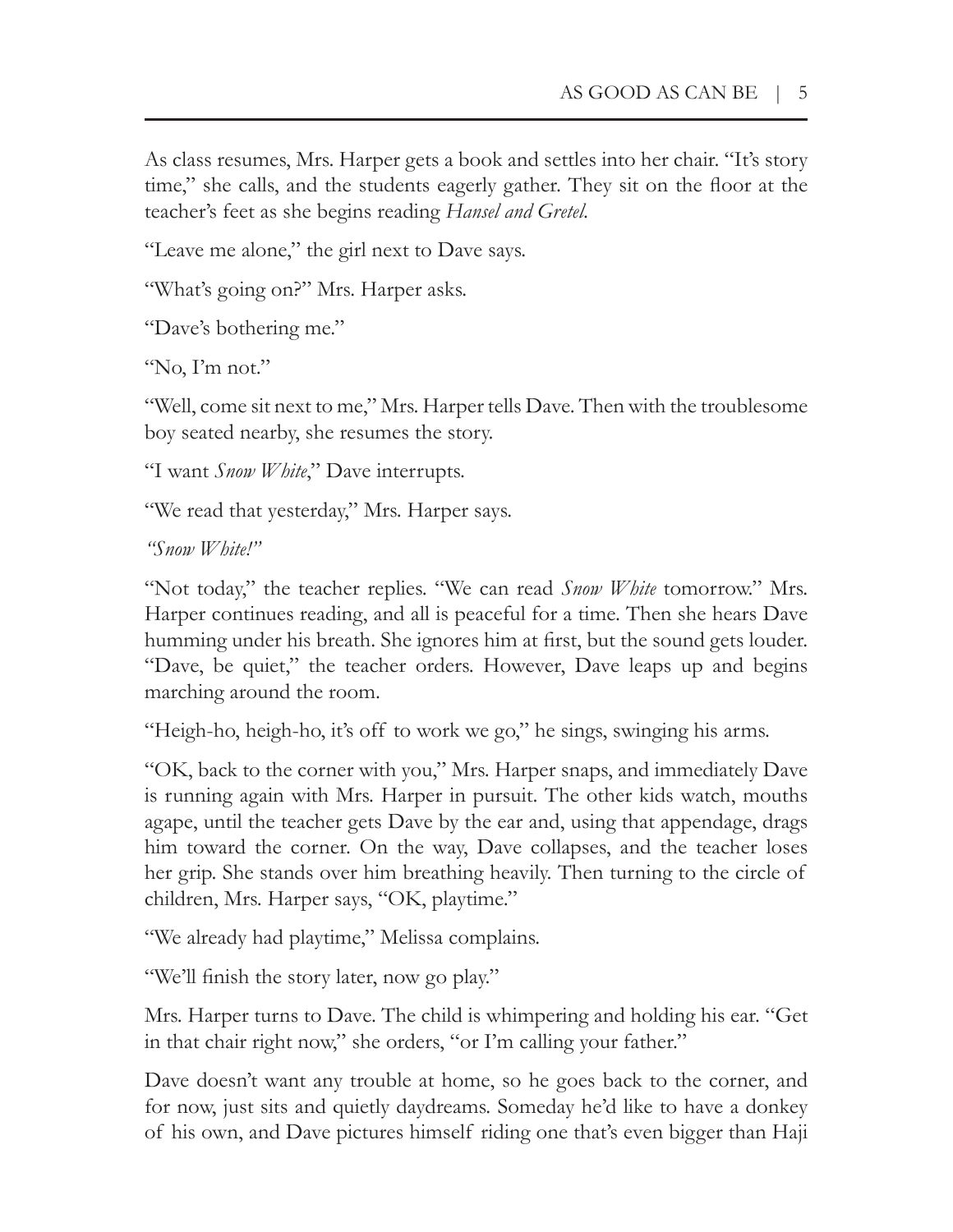Baba. As he rides his donkey down the driveway, the servants all admire him. But then Mrs. Harper intrudes on his fantasy. "Go get your lunch and come back," she says.

Dave goes to his cubby, gets his lunch box, and looks inside. Aliya knows peanut butter is his favorite and, sure enough, she packed him a peanut butter and jelly sandwich, a thermos full of juice, and two cookies. He sits in the corner to eat, and when he's fnished, Dave gets up to return the lunch pail. "Get back in the chair," Mrs. Harper orders. "You have ten more minutes."

As lunch hour winds down, kids that need to go are again accompanied to the lavatory. Then it's time for the afternoon class, and Mrs. Harper releases Dave from the corner. She places more worksheets on each child's desk then goes around helping the students get started. Melissa is doing subtraction, so the teacher pauses to help her with a problem.

"Need to pee-pee," Dave whines.

"We just had a bathroom break," Mrs. Harper says. "Next one's at two." She goes back to working with Melissa, but when Mrs. Harper looks up again, she sees Dave has left his desk and is now at the door. "OK, back in the corner," she snaps.

"Pee-pee," Dave cries, and as Mrs. Harper comes for him, Dave again runs away. But this time the teacher quickly catches the child. As she drags him toward the corner, Mrs. Harper notices Dave is leaving a trail on the carpet. She sees a dark stain on his pants and releases the sobbing boy who slumps to the foor. The teacher looks down at the freckle-faced, green-eyed fve-yearold and wonders for the hundredth time how such a cherubic-looking kid could be such a terror.

The other children have been watching Dave's go-round with Mrs. Harper, and now one shouts, "Dave pee." Soon all of them are laughing and pointing at the front of Dave's pants.

"Get back to your work," Mrs. Harper yells. "Do you want to sit in the corner too?" The teacher goes out in the hall and comes back with the guard. "Corporal Hernandez will stay with you while I'm gone," she tells the students. "He will make sure you do your assignments." The children gaze solemnly at the lance corporal who is immaculate in his dress blues. Then they get back to work.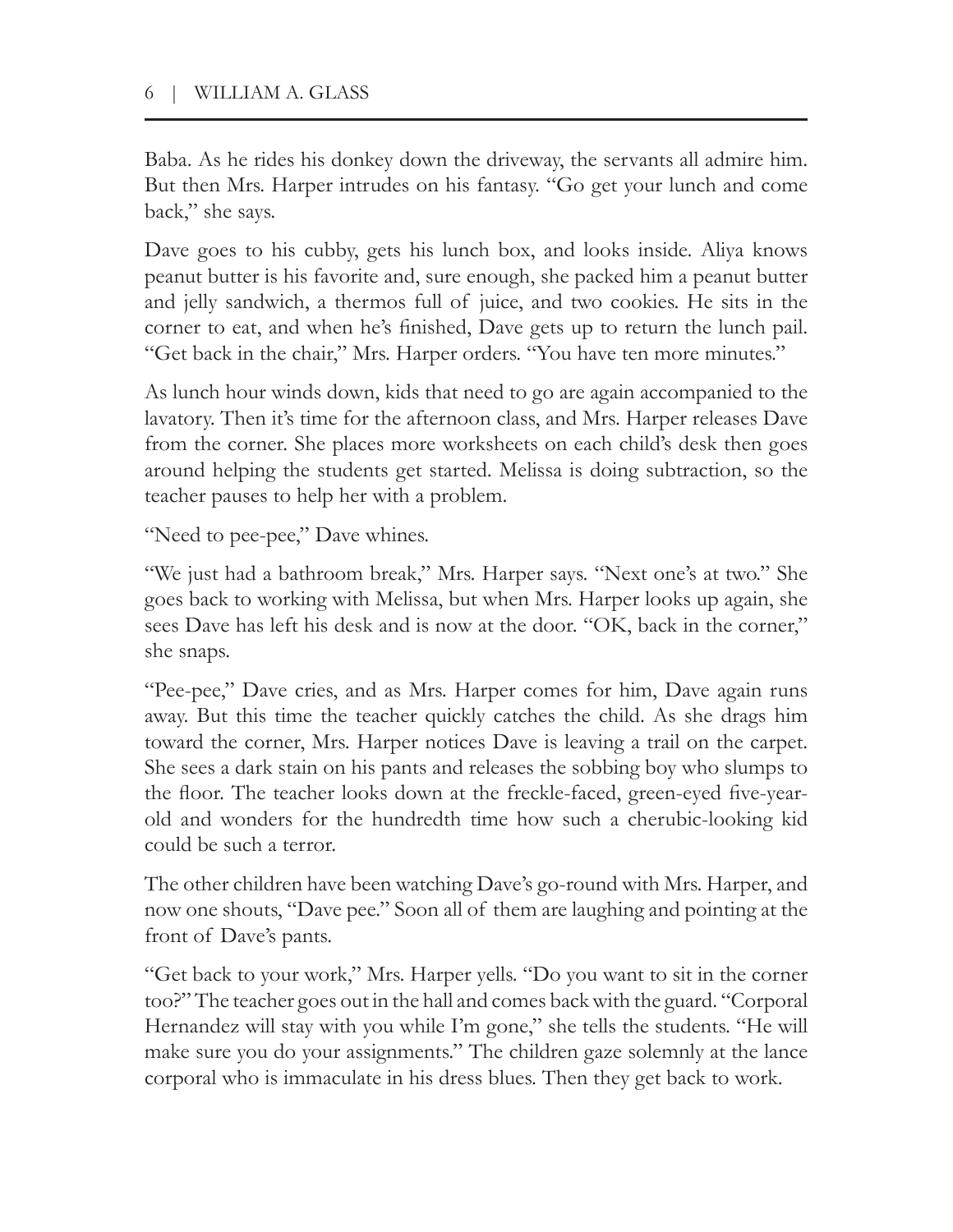Now Mrs. Harper speaks softly to Dave: "Come on, sweetheart, we'll get you cleaned up." She takes him to her apartment and washes his underwear and pants. After twenty minutes in the dryer, the garments are ready, so she gets Dave back into his clothes and returns to the classroom. The remainder of the school day passes without incident then parents start streaming in to pick up their children. When Knight arrives, Melissa immediately rushes over. "Dave peed his pants," she announces.

"Yes, we had a little accident," Mrs. Harper says and looks imploringly at Dave who stares morosely at the floor.

"Sorry to hear it," Knight says, but he has become accustomed to getting bad news about his oldest son. Nevertheless, he needs a drink, so Knight takes his children to the Alborz Club next door. It's an attractively furnished watering hole with a bandstand, dance foor, tables and chairs for diners, and a long, well-stocked mahogany bar. Knight sits Dave and Melissa at a table then approaches the bartender. "Let me have the coloring stuff," he demands.

Once Knight has his children set up with a coloring book and crayons, he returns to the bar and orders a rum and Coke. Several embassy staffers are seated nearby enjoying happy hour. "India was better off with the Brits," one of them is saying.

"Yeah, they kept things under control," an immigration counselor agrees.

"That country is basically ungovernable," a Marine offcer suggests. "It's just a collection of warring tribes each with its own language. The British were able to play one off against another. That's how they kept the lid on."

"Now look at it," the frst man says, "riots, turmoil, killing."

Knight half-listens to the conversation while gazing at his refection in the bar mirror. People often say he looks like Humphrey Bogart, and in this light, the resemblance is there. He lets his cigarette dangle from the corner of his mouth. "Can I get you another?" the bartender interrupts.

"Sure," Knight replies, and shortly a fresh rum and Coke appears. He squeezes a slice of lime into the drink and lights another smoke. There's a pause in the bar talk and Knight seizes the opportunity to weigh in. "The greatest mistake the British made in India was introducing modern sanitary methods," he opines. "Before that, diseases like cholera, diphtheria, dysentery, and so on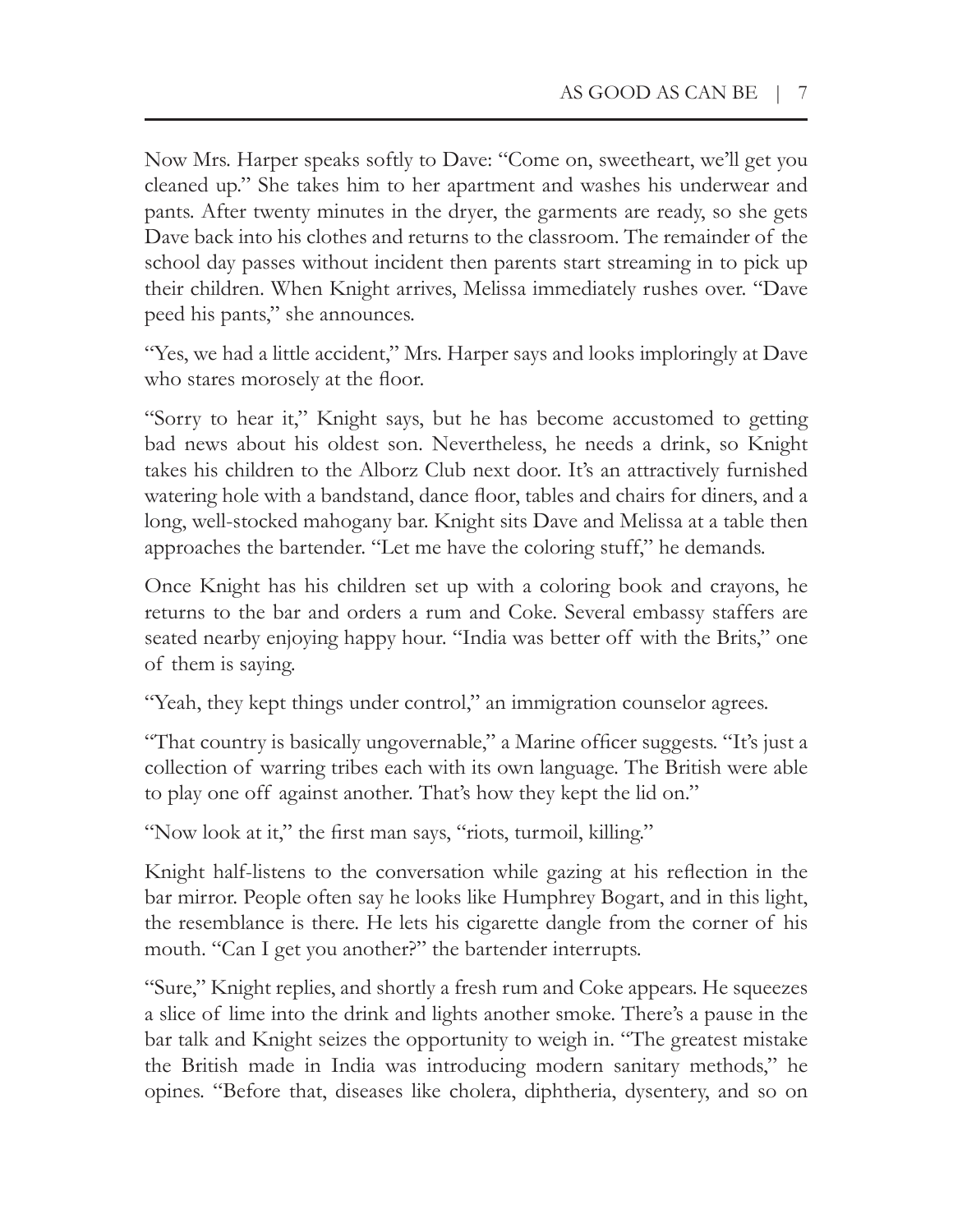kept the native population in check. Now look at the mess they've left behind; a motley rabble half a billion strong and growing."

The other barfies nod their heads in agreement with Knight's Malthusian views. Some have heard this rant from him before but don't let on. They hope he'll put a round of drinks on his tab. However, Knight now looks at his watch and gives a start. "Got to go," he says. "The cook will have dinner on the table soon, and if I'm not back with the kids, my life won't be worth living."

After tossing back his drink, Knight pulls on his overcoat and goes to the children. "Show me what you've done," he says, feigning interest. Melissa holds up a neatly colored drawing of Donald Duck then Dave displays his paper. It's supposed to be Huey, Dewey, and Louie but looks like Oscar's breakfast. "Very nice," Knight comments after a cursory glance. "Let's take them home and show Mama. Now button up, we're going outside."

When Knight and his offspring arrive home, an irate Aliya reheats the now cold dinner and then sulks as the family eats. Afterward, the nurses take charge of the children while their parents repair to the master bedroom. Bobbie changes into a nightgown while her husband showers. She's at the vanity brushing her hair when Knight comes out of the bathroom. "There were fewer demonstrators this morning," he says while putting on his pajamas.

"That doesn't mean anything," Bobbie replies. "They'll be back in force on Friday after prayers."

"You're probably right. Maybe we should just get out of Dodge. That's what everyone says."

"And leave all this?!" Bobbie puts the hairbrush down and turns to face her husband.

"You take a big risk going to Sharia court," he says.

"Why? The accident wasn't my fault. That man pushed his cart out of the alley right in front of the car. I couldn't avoid him."

Knight sits on the bed and takes a *Newsweek* off the nightstand. "It's the mullahs," he says idly fipping through the magazine. "They don't approve of women driving, so now they're out to get you."

"Well, too bad," Bobbie retorts. "No one's running me off."

"I think I'll have a nightcap. Care to join me?"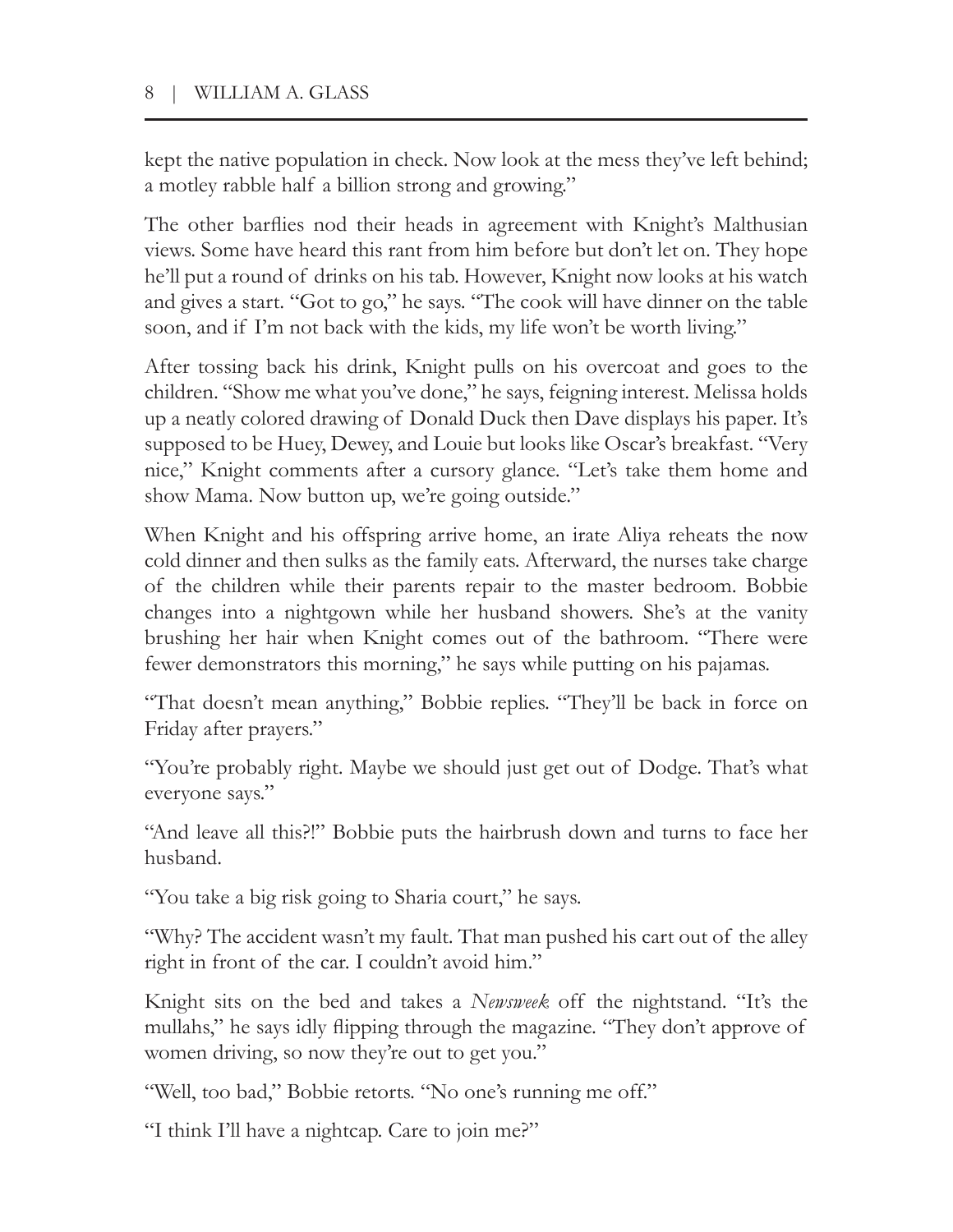"You already had two drinks at dinner."

"You have no idea what my day was like."

"No, and you can't tell me, can you?"

"It's secret, other than the problem with Dave."

"Poor child."

"He's backward."

"Don't say that!"

Abruptly, Knight stands up. "Well, I'm going to get a drink. Sure you don't want one?"

"If you're determined to drink, take a blanket and pillow downstairs with you," Bobbie insists. "I know how you get, and I'm not in the mood."

"You're never in the mood," Knight says bitterly. "Maybe if you'd drink a little you wouldn't be so damn frigid." He snatches his pillow off the bed and goes out. As the door slams, Bobbie wearily rubs her temples. A headache is building behind her eyes, so she reaches for a box of pills and swallows three. Then she goes to the door and locks it.

## $\frac{1}{\sqrt{2}}$

It's a bleak wintry morning in downtown Tehran. Snow crunches under the feet of people waiting to enter Sharia court. Women in the queue are covered from head to toe by burkas while most of the men are in peasant attire consisting of baggy pants, long, voluminously sleeved shirts, and knee-length woolen vests. They look on impassively as three four-door Chevrolets pull up. Bobbie and Lt. Col. Knight are in the middle car while the other two are occupied by Marine embassy guards who, like Knight, are wearing civilian attire.

The Marines leap from their vehicles and escort Bobbie and her husband into the ornate red-brick courthouse. Inside, ancient brass chandeliers hang from the rafters. Below them rows of benches are rapidly flling with spectators. At the front of the hall, a raised dais supports three throne-like chairs and a podium, set off to one side. No one is on the stage at present.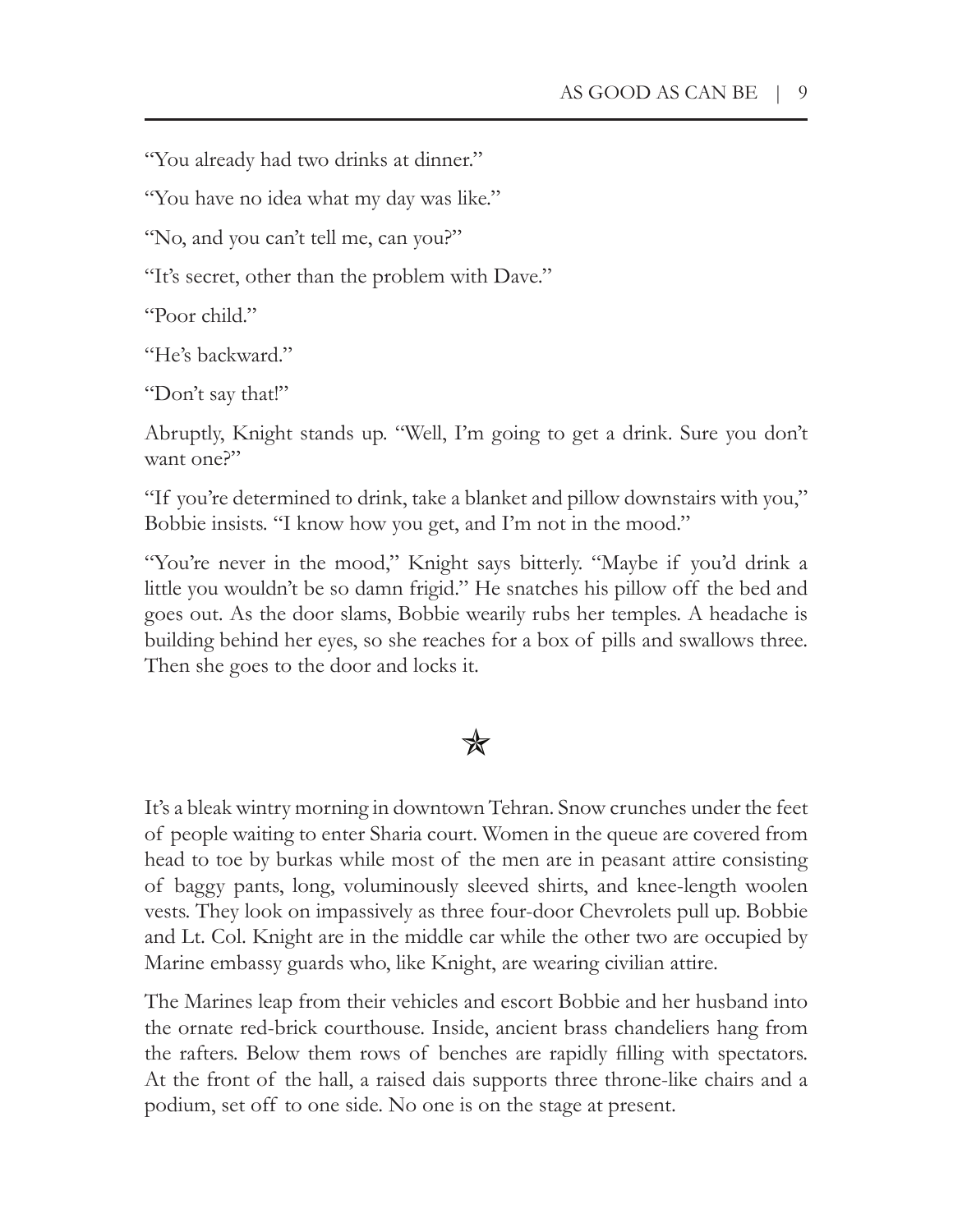As the Knights look around, Davash Barzani, an interpreter from the embassy, comes in accompanied by another professionally attired Iranian. "Good morning, Colonel," Davash says as he approaches the Knights. "Allow me to introduce Mr. Eghbali, who will be representing us today." The lawyer shakes hands with Knight and nods to Bobbie. Then he escorts them down the center aisle to the frst row. The dead man's family occupies the front bench on the opposite side.

After a wait, three men wearing white turbans and black robes come into court from a side door and stand on the dais facing the crowd. Slowly the hubbub dies down in deference to these clerics. In the silence, one of the mullahs launches into what even the non-Farsi-speaking Knights can tell is an invocation. Cries of "Allahu Akbar" end the prayer and the lead mullah summons the lawyers for each side to the dais. When Mr. Eghbali returns, he speaks to Davash. "The victim's family will present their case frst," is the translation.

At a signal from one of the clerics, the opening witness for the family steps to the podium and delivers an impassioned eulogy with much crying, shouting, and waving of the arms. The speech sets off a sympathetic reaction among the spectators, and soon the courtroom is in bedlam. Men stand moaning, weeping, and pulling at their clothes while on the dais the three clerics calmly fnger their beads.

An hour later, the frst speaker fnishes and then a woman in a burka takes the stand. She commences wailing in a heartrending manner. Immediately, the women in the crowd join in the display of grief. As the courtroom once again erupts, Mr. Eghbali takes advantage of the chaos to move to the other side of the building where he sits next to the man who was the frst witness. "This doesn't look good," Knight fumes. "The rats are deserting the sinking ship."

"That's the brother of the wife of the dead man Mr. Eghbali is speaking with," Davash explains. "He's trying to arrange a settlement. The woman up there now is the widow."

After the widow concludes her lamentations, one more witness appears, and then the morning session is over. Once the building empties, the Knights and their escorts go back to the embassy to eat a nervous meal. Afterward, they return to Sharia court and as they wait for the trial to resume the benches again fll with excited spectators. Soon the courtroom is full, and people must be turned away at the door. Instead of departing, these latecomers remain outside.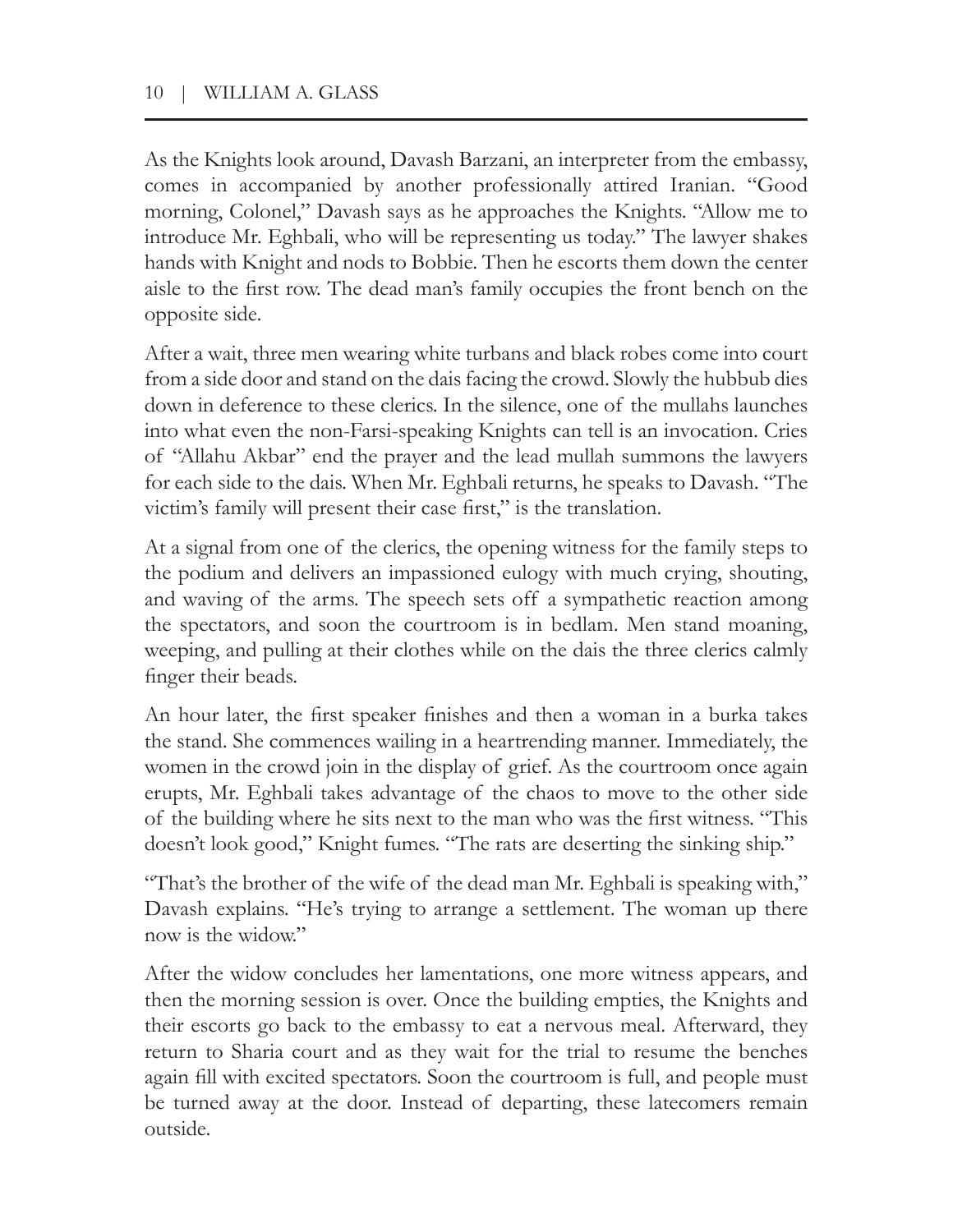Inside the courtroom, the crowd noise ebbs as the judges return to the stage. Then the plaintiff 's attorney calls his next witness. He's a bearded, robed, and turbaned man who approaches the podium then begins to rhythmically bash himself on the chest frst with one open palm and then the other. The men in the courtroom rise and join in. Meanwhile, Mr. Eghbali returns to the Knights' bench and sits next to Davash. He talks at length with the interpreter as thunderclaps reverberate off the exposed brick walls.

Having been briefed on developments in the case, Davash now turns to the Knights. "The family has one more witness, then it'll be our turn," he explains. "But God be praised, Mr. Eghbali feasted the brother at lunch and got a settlement."

"How much?" Knight asks.

"Five million to the family and one million for their lawyer. You also owe Mr. Eghbali a million."

"What?" Knight exclaims. "That's much more than usual."

"The brother says he's sticking his neck way out on this," Davash replies. "His sister will do what he says, so we either make this deal or else."

"Or else what?"

"Sharia law says 'an eye for an eye," Davash explains. "That means the punishment for your wife would be death. The family can choose the method. They could elect to have her tied to a stake, and one of them run her over with a car. That would be considered appropriate; however, they will probably choose stoning. It would be simpler since none of them have a car. They stone women who have been convicted in the vacant lot next door. Everyone participates. It's what passes for entertainment around here."

"Guess we'll have to pay, in that case," Knight says laconically. "How much is that in dollars?"

"One hundred and ffty should do it."

Knight takes out his wallet and hands Davash some bills. "Good that I brought enough," he says. "Even though I thought it would be less."

"I'll go to the bazaar and be back in half an hour with the rials."

"There's no rush; we aren't going anywhere."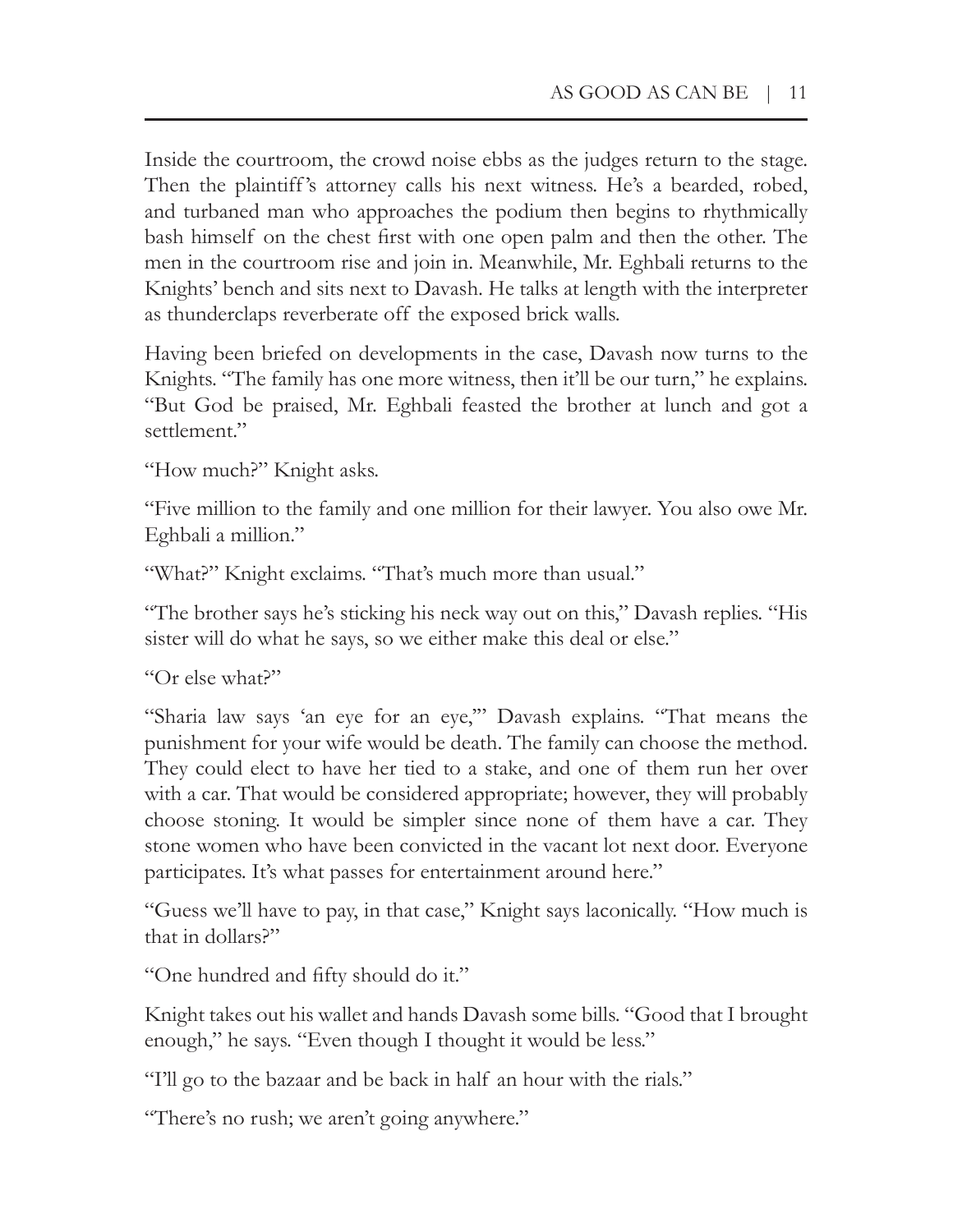The last witness for the family is wrapping up when Davash returns with the settlement money. He gives the bag to Mr. Eghbali who goes off to meet his counterpart. Meanwhile, the defense is called to make its case, so Bobbie goes to the podium accompanied by Davash. She's wearing a navy blue suit with an ankle-length skirt. Sunglasses and a maroon scarf obscure her face. Still, Bobbie looks glamorous; like a movie star traveling incognito.

At the podium, Bobbie launches into her speech, expressing regret, remorse, sorrow, despair, and every other emotion she thinks might help the situation. She fervently wishes none of this had happened. The dead man was a pushcart peddler bringing bundles of twigs from the country to sell as kindling. Bobbie pities his impoverished family; they have now lost their breadwinner.

As Bobbie drones on, frequently pausing for Davash's interpretation, the spectators grow increasingly restless. The tension rises when at the conclusion of Bobbie's speech, the lawyer for the family stands and addresses the mullahs. Immediately he is summoned to the dais where a heated argument breaks out. As the purport of the discussion becomes known, the crowd seethes. Shouting erupts in the back of the hall as white-helmeted club-wielding members of the Imperial Guard force their way inside. They take up positions along the aisle, and the crowd grows more agitated. Angry muttering flls the air.

Eventually, the clergymen on the dais give up the argument and send the family's attorney back to his bench. Then the lead mullah takes center stage and makes an announcement that instantly transforms the spectators into a raging mob. As shoes fy through the air pelting the plaintiffs, protestors hold their benches aloft and hurl them at the Imperial Guards who swing their truncheons wildly. The Marines use their hand-to-hand combat skills to protect the Knights.

Slowly the Imperial Guards drive the mob from the building. In the suddenly quiet courtroom, Knight turns to Davash. "What did the judge say to kick off the fun and games?"

"He said that the infdels paid blood money and according to the law the case is dismissed."

An Iranian offcer dressed in elegant, white uniform enters the courtroom and approaches the Knights. "Allow me to introduce myself; I am Colonel Radzwilli of the Imperial Guard. Please accept my apologies for this slight unpleasantness." The officer dismissively waves his arm to indicate the demolished interior and the scores of prone fgures bleeding on the foor.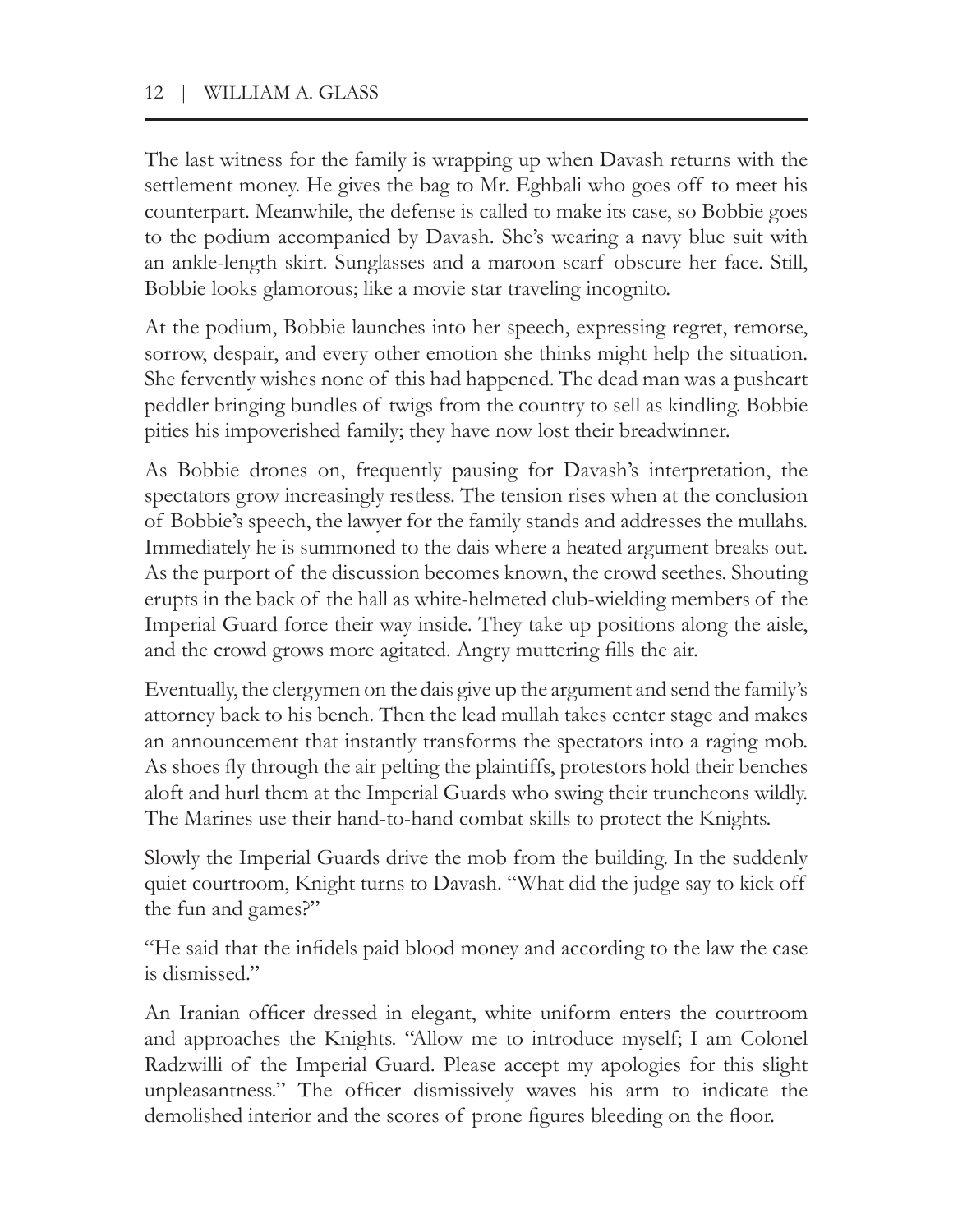"Nothing your boys couldn't handle, I see," Knight grins.

"It is an honor to be of service," the Iranian offcer replies with a slight bow. "Now come, and I will see you safely on your way."

Outside, the Shah's forces are still pursuing protestors up the icy street. Darkness has fallen but the night is lit up by blazing vehicles that were overturned and torched by the mob. Cries of wounded demonstrators fll the smoky air. "Here is your transportation," Colonel Radzwilli announces as the embassy cars come around the corner then pull up in front of the courthouse.

"Once again, Colonel, your men were magnifcent!" Knight says with a salute.

"God willing, it will always be so," Radzwilli replies, touching the brim of his headgear.

It's a short ride back to the American compound. Once they're inside the embassy gate the Knights can relax. "Let's go to the club," Knight suggests.

"Yes, I could use a drink," Bobbie agrees.

"Come on," Knight says to the Marine offcers. "I'm buying."

As the Knights enter the Alborz Club, they fnd that news of the acquittal has preceded them. "Three cheers for Bobbie," someone shouts and after a roar of approval a queue forms of those eager to shake her hand. "You've got more balls than ten men," a contractor tells her. Knight gives the man a withering glare for his crassness.

After the impromptu receiving line peters out, excitement in the room ebbs and the club settles back into its familiar routine. In the corner, several officers gather around a piano as an embassy staffer picks out a tune. At the bar, Bobbie is the object of attention from a semicircle of homesick expats. Her husband stands nearby, drink in hand, surrounded by his usual coterie. Tonight, Lieutenant Blankenship, one of the Marine offcers, joins the circle. The young man unthinkingly unzips his jacket, revealing a shoulder holster with a Colt .45.

"Good thing they took the money today," Knight comments with a glance at the handgun.

"Yes, sir, could've gotten ugly," Blankenship says regretfully.

"So, they were really going to stone Bobbie," an immigration counselor exclaims. "I don't understand this country."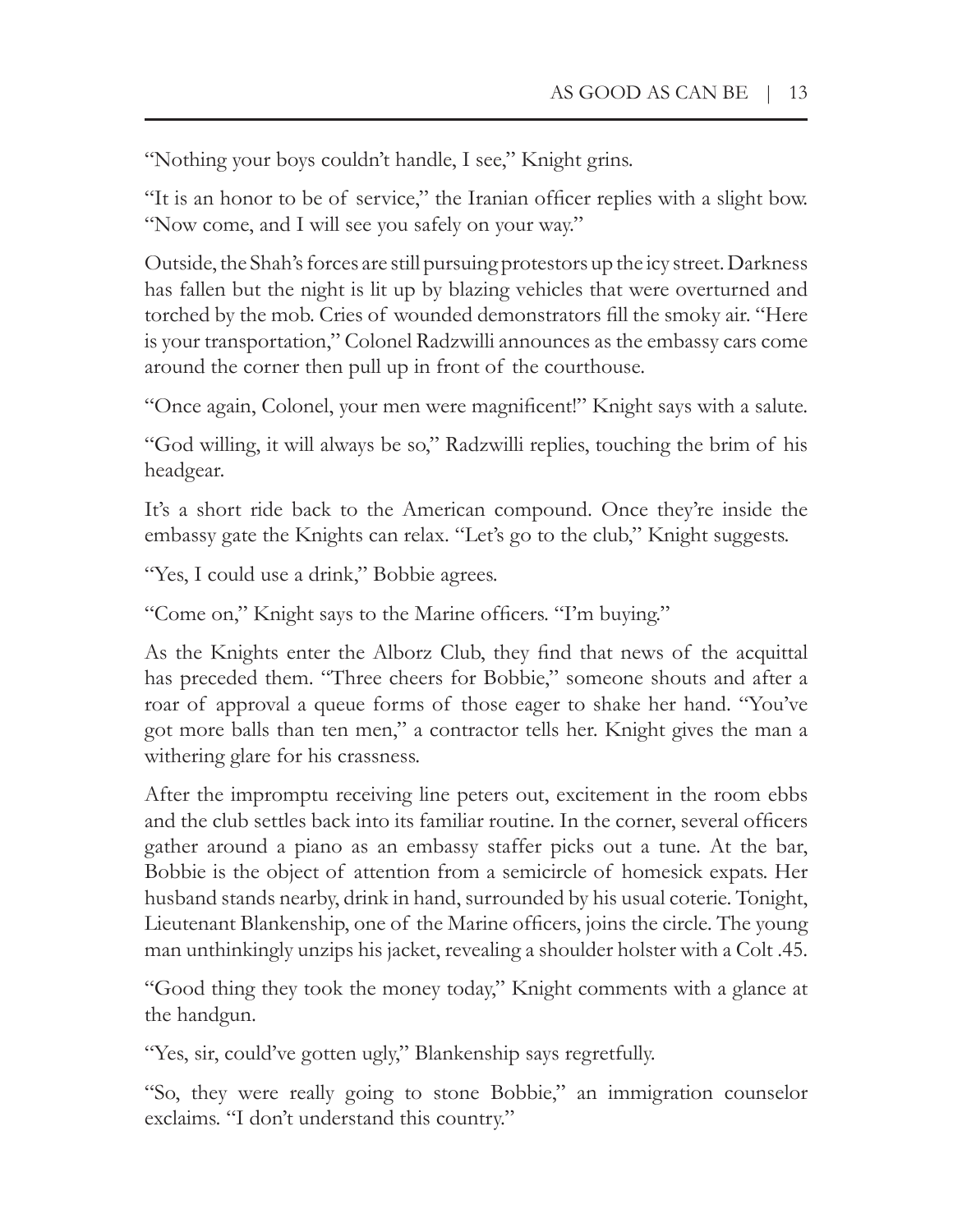"You should read Curzon if you want to understand Iran," Knight declares. "Anyone who hasn't read *Persia and the Persian Question* has no business here." The other men in the group nod their heads sagely, though none have read the book. Neither has Knight, but that doesn't deter him. "Nothing good has come out of Persia since Alexander defeated Darius at Gaugamela," he continues.

Before Knight can launch into a blow-by-blow description of the battle, Blankenship interrupts. "Why is that?" the Marine asks.

Knight is irritated but has no problem changing tack. "It's simple, Lieutenant," he says condescendingly. "In Darius's time, the Persians practiced a progressive religion called Zoroastrianism, but later, Islam took over."

"What was so great about Zoroastrianism?" Blankenship persists.

"Zoroastrianism took in any gods that wanted to join," Knight replies. "So, when the ancient Persians conquered a new province, the deities of the defeated tribe would simply be added to the ones the Persians already worshiped. In this manner, they gained acceptance of their rule and built a mighty empire. You see, Zoroastrianism was inclusive. It fostered consensus. Contrast that with the 'my way or the highway' approach of Islam that supplanted it. Mohammedans conquer territory to spread their faith, offering new subjects a stark choice: convert or perish. Not a great way to win hearts and minds. That's why the Persian Empire failed and why the Middle East stagnated after Mohammedanism took root." Knight gives his admirers a self-satisfed smile and fnishes what's left of his drink. Then he deftly extracts a fag from his pack of Chesterfelds and tamps it down on his lighter. The bartender brings another round.

"Hey, Knight, cut the bull over there and come sing a song," Ambassador Davenport bellows from across the room.

"Sorry, my master calls," Knight says importantly. He carries his fresh drink over to the piano.

"Do the one about that Arab, whatever," Davenport demands.

"You mean 'Abdul Abulbul,'" Knight replies.

"Yeah, Abdul," Davenport nods.

"Not that again," Bobbie shouts from the bar. But Knight ignores his wife and begins singing: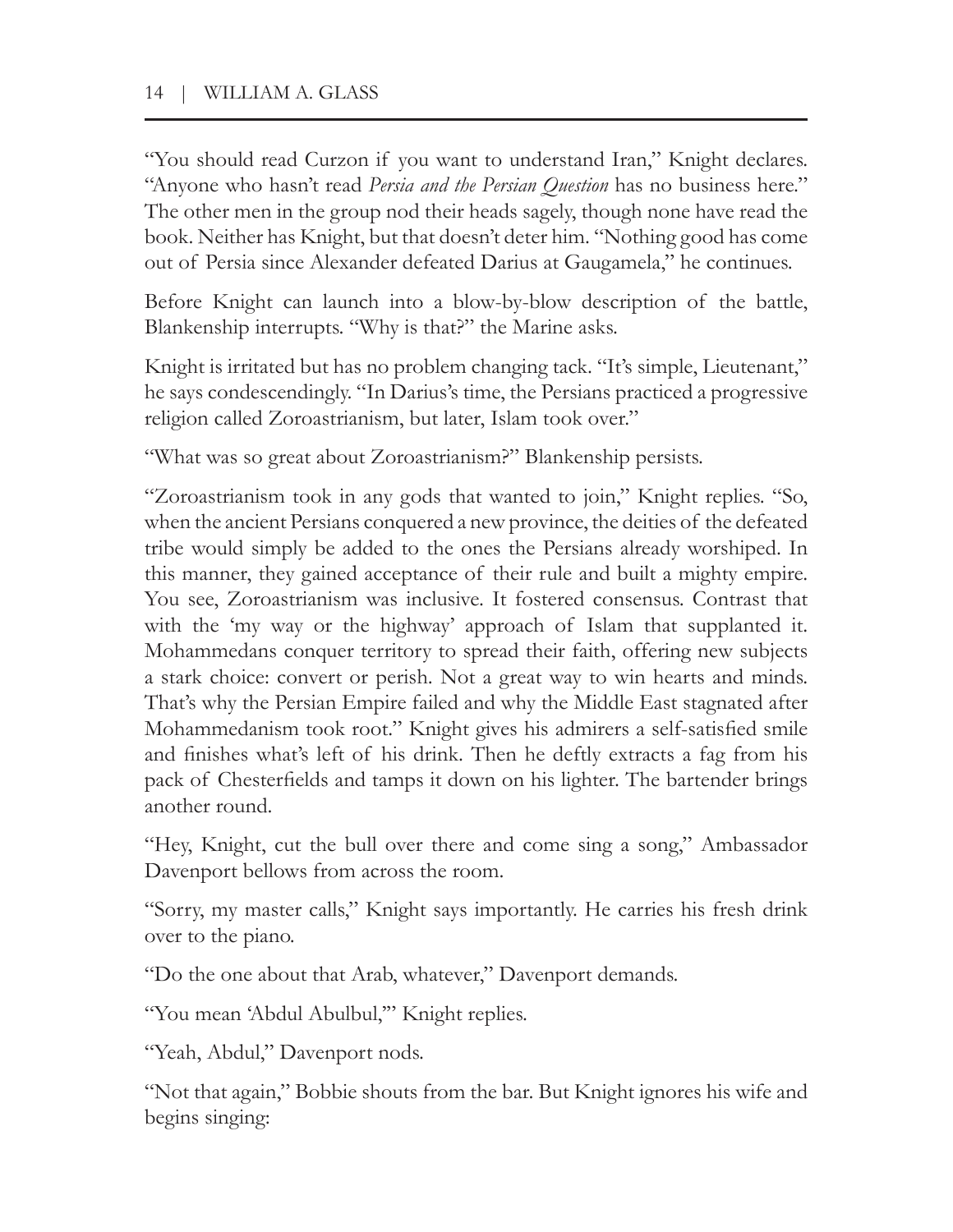*Oh, the sons of the Prophet are brave men and bold And quite unaccustomed to fear, But the bravest by far in the ranks of the Shah, Was Abdul Abulbul Amir. If you wanted a man To encourage the van Or harass the foe from the rear Storm fort or redoubt you had only to shout For Abdul Abulbul Amir . . .*

Knight carries on singing the many more rousing verses of the old music-hall number then brings the ballad to its dramatic conclusion. As he holds the fnal note, the room erupts in applause and cheering. Several voices shout, "Give us another." However, Bobbie disagrees. "That's quite enough," she declares, and with purse and coat, she heads for the exit. Her husband hastily follows.

## $\mathbb{\mathscr{F}}$

All is quiet in the Knight household early Sunday morning because the servants have the day off. Dave loves Sundays because it's the one day of the week when he is free from Farah and can get some attention from his parents. So now he tiptoes down the hall and quietly opens their door. Sure enough, they are awake and relaxing in bed. A tray of dirty breakfast dishes is nearby.

"I suppose you want to be read to," Knight says, putting down a magazine. He likes reading to the children, though with Dave it can get tiresome. That's because Dave gets stuck on one book, and for weeks at a time that will be the only one he wants. Lately, it's been *Grey Squirrel's Party.*

Dave climbs onto the bed, but before his father can begin reading, Dave interrupts. "Today I will read," he says.

Knight laughs, "Maybe in a couple of years."

"I can read," Dave insists and tries to wrest the thin volume from his father.

"Stop that."

"Why don't you let him try?" Bobbie asks. "What can it hurt?"

Knight gives his son the book. "Sure, go ahead, read," he says.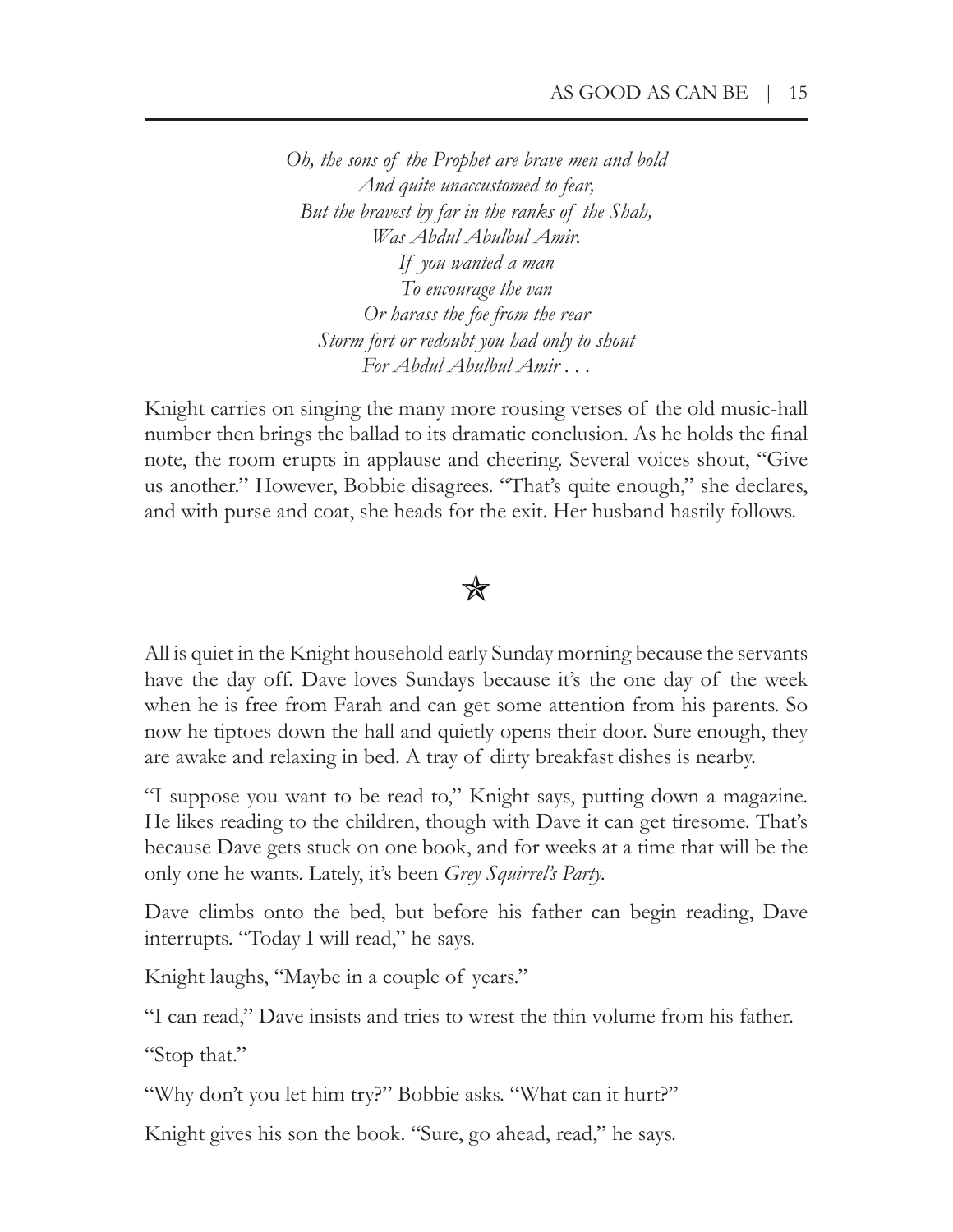Dave delightedly looks at the first page and recites the text: "Grey Squirrel" wanted to have a party. 'Little Duck,' said Grey Squirrel, 'will you come to my party?'" Then he slowly turns the pages, delivering the lines spoken by Grey Squirrel and each of his friends including Red Fox, Wise Owl, Yellow Bird, and so on. In the story, Grey Squirrel invites each of them, and they all come to the party, which turns out to be a roaring success. "The end," Dave says and smiles at his parents proudly.

"How in the hell did he do that?" Knight asks his wife.

"I'm not sure," Bobbie replies. "Honey, come over here by Mama," she says to Dave. "I want to look at the book this time while you read."

Dave eagerly scrambles over and settles next to her. "Put your finger on each word as you read it," Bobbie says reassuringly. "Can you do that for me?"

The child starts "reading" again, but it soon becomes apparent that he can't do as his mother asks. Dave keeps "reading" one word but putting his fnger somewhere else.

"He memorized the damn book," Knight exclaims. "He can't read."

"No, he can't read, but what child this age memorizes a seventeen-page book?" Bobbie replies. "Let's start over," she tells Dave. "I'll read and point at each word." She begins reading, then when she gets to the phrase "have a party" Bobbie leaves her fnger on the "a." "Do you know what letter this is?"

"Yes, Mama, it's an 'a," Dave says.

"That's right," Bobbie replies. "Now you see 'a' is also a word." She continues reading *Grey Squirrel's Party*, pointing out other short words that Dave can recognize. Now he really can read. It's exciting, but soon the lesson ends. Nevertheless, Dave takes the book downstairs and continues picking out words while eating breakfast. That evening before dinner, Dave studies *Grey Squirrel's Party* while his parents have cocktails. Later, after his bath, Dave takes the book to bed with him.

The next day the servants are back at work and so is Knight. He's in his office at the embassy having a slow morning until Davenport summons him. The ambassador is a good-natured heir to a Midwestern meatpacking fortune. He's an unassuming man who wears a perpetually rumpled look, which goes well with his jowly face and the stogies he smokes. "Hi, Roger, how's your morning going?" Knight asks once they're alone.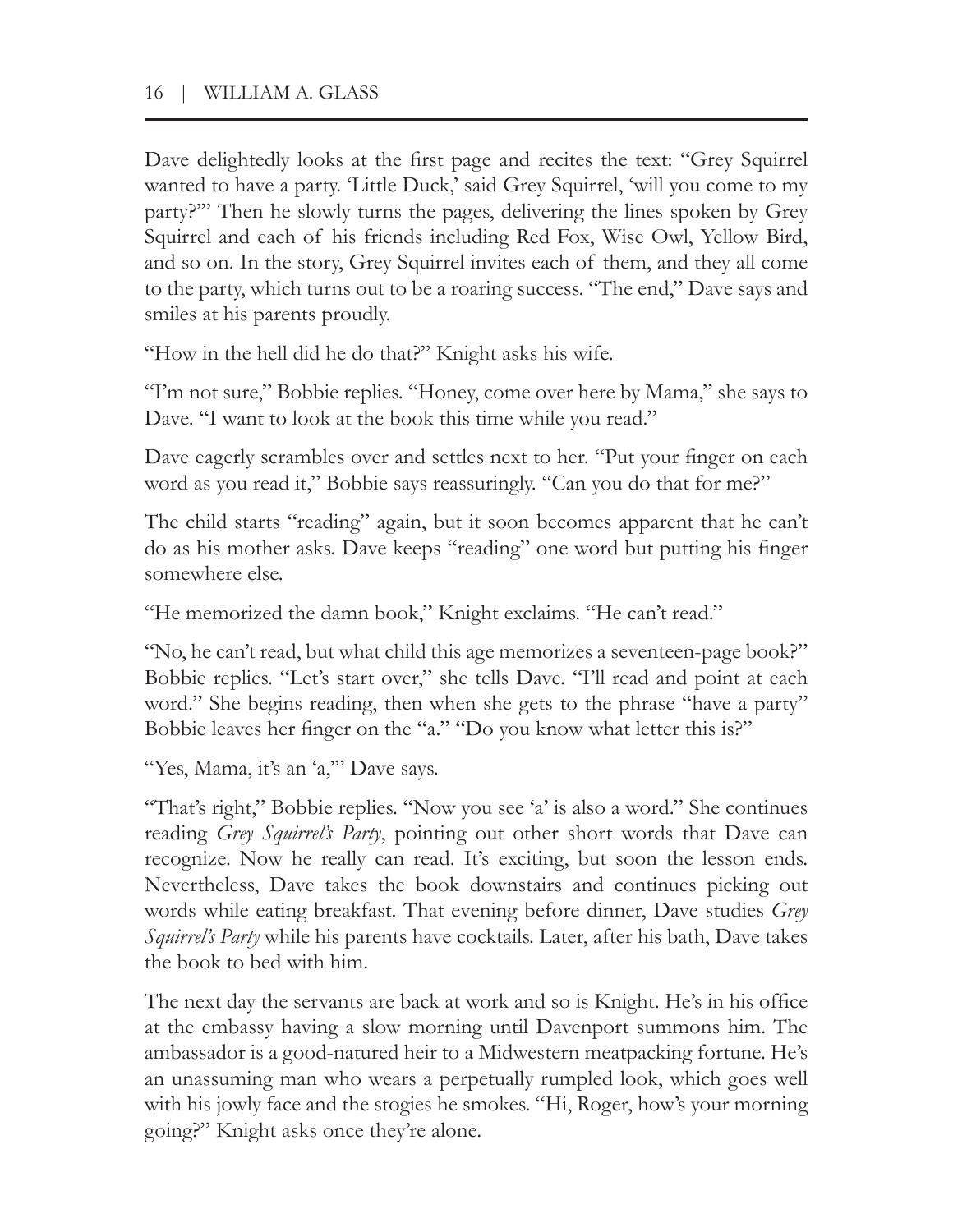"It was OK until I got a call from Mullah Asfandara."

"That can't have gone well."

"You're right," Davenport agrees. "He told me that Ayatolla Hazmajhani wants Bobbie out of the country."

"I'll speak to her," Knight promises. "But you know how stubborn she can be."

"Asfandara says if she's still here Friday, the ayatollah's gonna drop a fatwa on her at prayers."

"That's not good."

"Right again," Davenport agrees. "Bobbie wouldn't be safe anywhere in the world."

"Can't the government do anything?"

"They can arrest Hazmajhani," Davenport says dryly, "and have revolution in the streets."

"Guess I'll have to put my foot down then," Knight sighs. "No two ways about  $it.$ "

"There's a Pan Am fight to Frankfurt Friday morning," Davenport says. "That gives you the rest of the week to pack."

"We've done it in less."

"I'm sure."

Knight spends the next several hours working the phone. By the close of day, he has orders to return to the States and travel reservations. When he gets home, Knight breaks the news to Bobbie, and they start packing. Two days later the movers come to put the furniture and anything not needed shortterm into wooden shipping crates. Knight sells the car that evening, then on Thursday Bobbie canvasses the neighborhood and at the last minute fnds a new home for Oscar. After that, it's time to say goodbye to the servants. They assemble in the foyer, and Knight goes down the line speaking to each one while handing out wads of rials. The children and their nurses cry, but Mahmoud is happy. He's lost his job but gained a donkey. The driver rides off into the sunset on Haji Baba.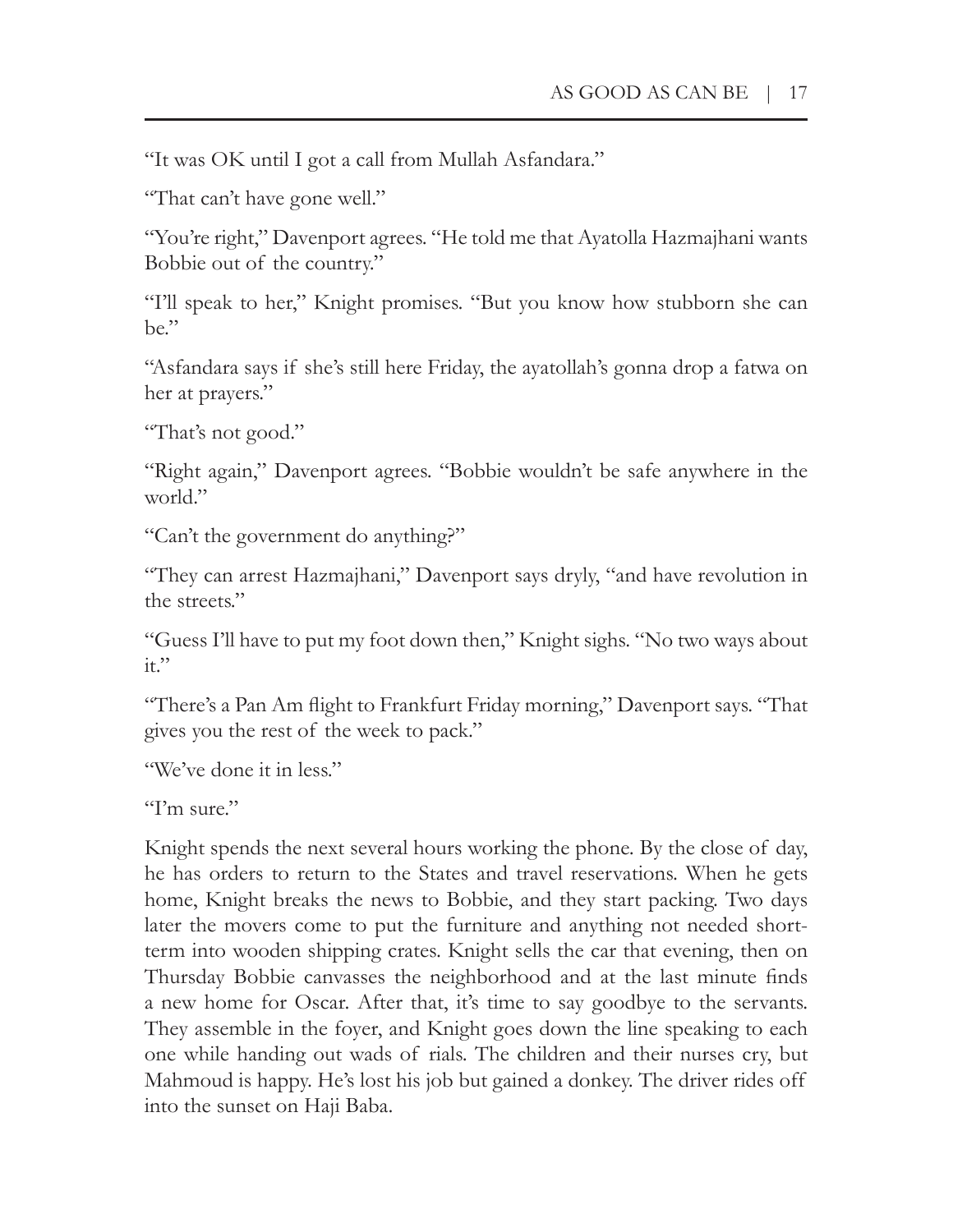Early the next morning, an embassy car comes to take the family to the airport. It's snowing, and Knight's last view from the porch is of a monochromatic landscape where the whiteness is only relieved by the dark trunks of the skeletal trees that line the driveway. Just a faint outline of the mountains is visible through a veil of snowfakes.

Three days later Knight is at Fort Monmouth, New Jersey, for a meeting with General James Gaston, commandant of the US Army Signal Corps. Gaston's offce occupies a suite on the third foor of Russell Hall. It's the largest building on the post and arguably the ugliest. The massive brick edifce would look like a Bronx tenement if not for a bit of white marble façade slapped onto the center of the building.

When Knight gets upstairs, he fnds two sergeants and a captain working in the commandant's outer office. They leap to their feet and salute. A few minutes later, Knight's shown in and fnds his boss sitting behind a brightly polished mahogany desk. Light shining through a series of foor-to-ceiling windows refects off the general's bald dome as Knight strides across the room and comes to attention. "Sir, Lieutenant Colonel Knight, reporting as ordered."

Gaston rises from his chair, casually returns Knight's salute, then comes around the desk to grasp his subordinate's hand. "How was your trip?" the general asks.

"Sir, it was tedious."

"Then you could probably use a drink."

"Yes, sir."

Gaston slides open the door of a cabinet to reveal a well-stocked bar. "Still drinking rum?" he asks.

"Yes, sir, rum and Coke."

As the general tends bar, Knight looks out the window where a garrison fag ripples in the sturdy breeze. The front lawn of the headquarters leads onto the parade ground, which is surrounded by signal school buildings. Beyond that is the four-story base hospital where Dan was born. Knight has spent a lot of time at Fort Monmouth and has many good memories of the post.

Gaston comes over with the drinks. "Sink the Navy," he toasts.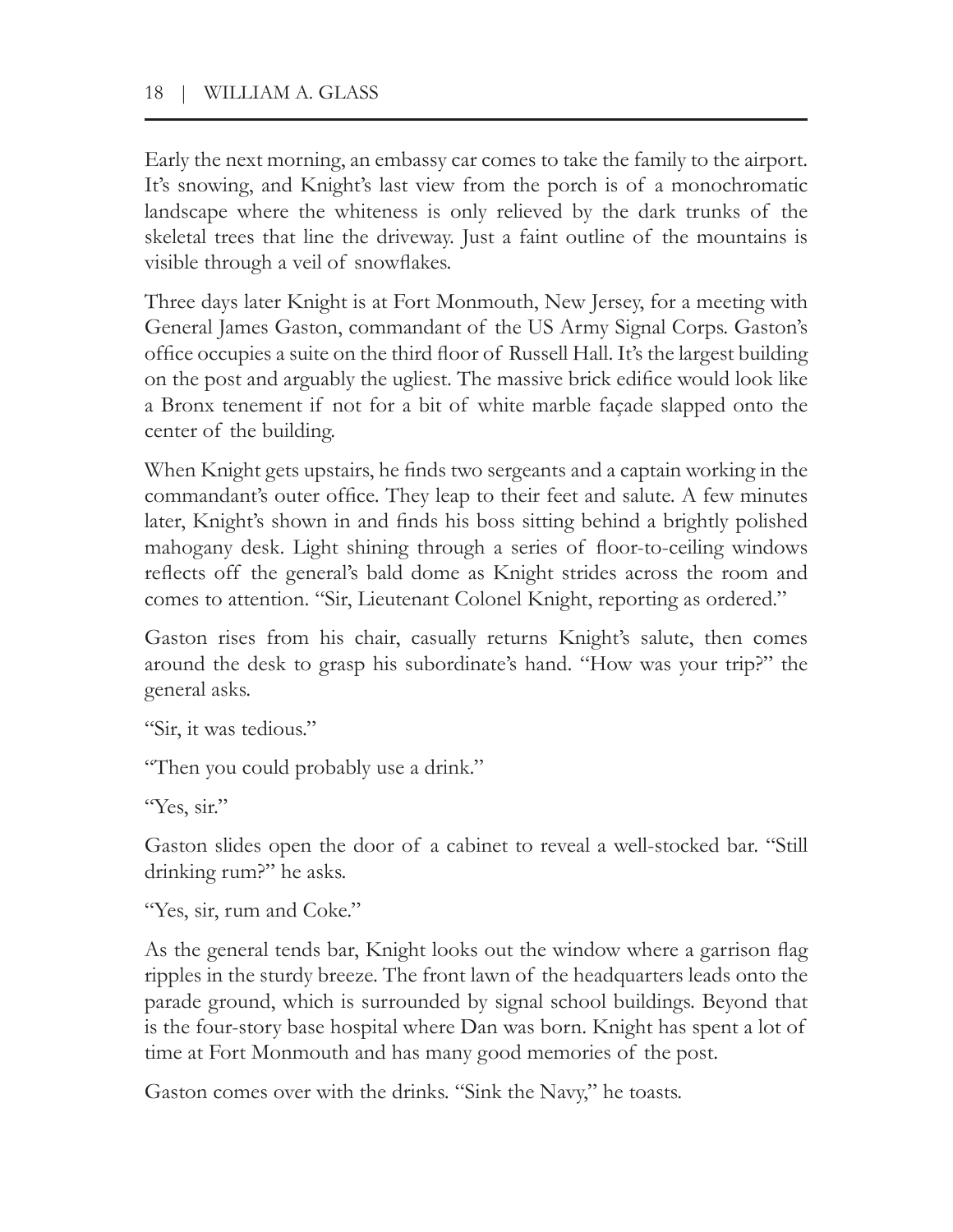"Hear, hear," Knight seconds and they drink to it. Then the two men settle down to talk.

"How's Bobbie?" Gaston asks.

"She's mad we had to give up the house in Shemiran, but she'll get over it."

"Well, you did a great job over there," Gaston comments. "Our friends at the NSA love the product; they say it's absolutely essential."

"Glad to hear it."

"I don't have to tell you what that means for us when budget time rolls around."

"No, sir."

"But now I guess we have to fnd something else for you to do."

"That's right."

"I don't have anything that's hot right now," Gaston says. "But we can always send you back to Leavenworth until something turns up. They love you there."

"Sir, that would be great."

"Let's seal the deal with another drink."

"Yes, sir."

After the meeting Knight returns to the hotel in New York where his family is recuperating from the trip. "We're going to Kansas," he announces.

"Wonderful," Bobbie exclaims. She likes Fort Leavenworth, and it's within driving distance of her hometown in Texas.

"When do we leave?" Melissa asks.

"Not till we get a new car," Knight answers.

So that evening Knight goes out, kicks some tires, and buys a Plymouth station wagon. Early the next morning the family packs up and heads west. Marie rides between the two adults in the front seat while Melissa, Dave, and Dan sit in back. The roof rack holds their suitcases and trunks.

Bobbie has purchased a good supply of coloring books, toys, and Golden readers for the trip, and this keeps the children busy while their father drives. He makes good time and doesn't stop until they're clear across Pennsylvania.